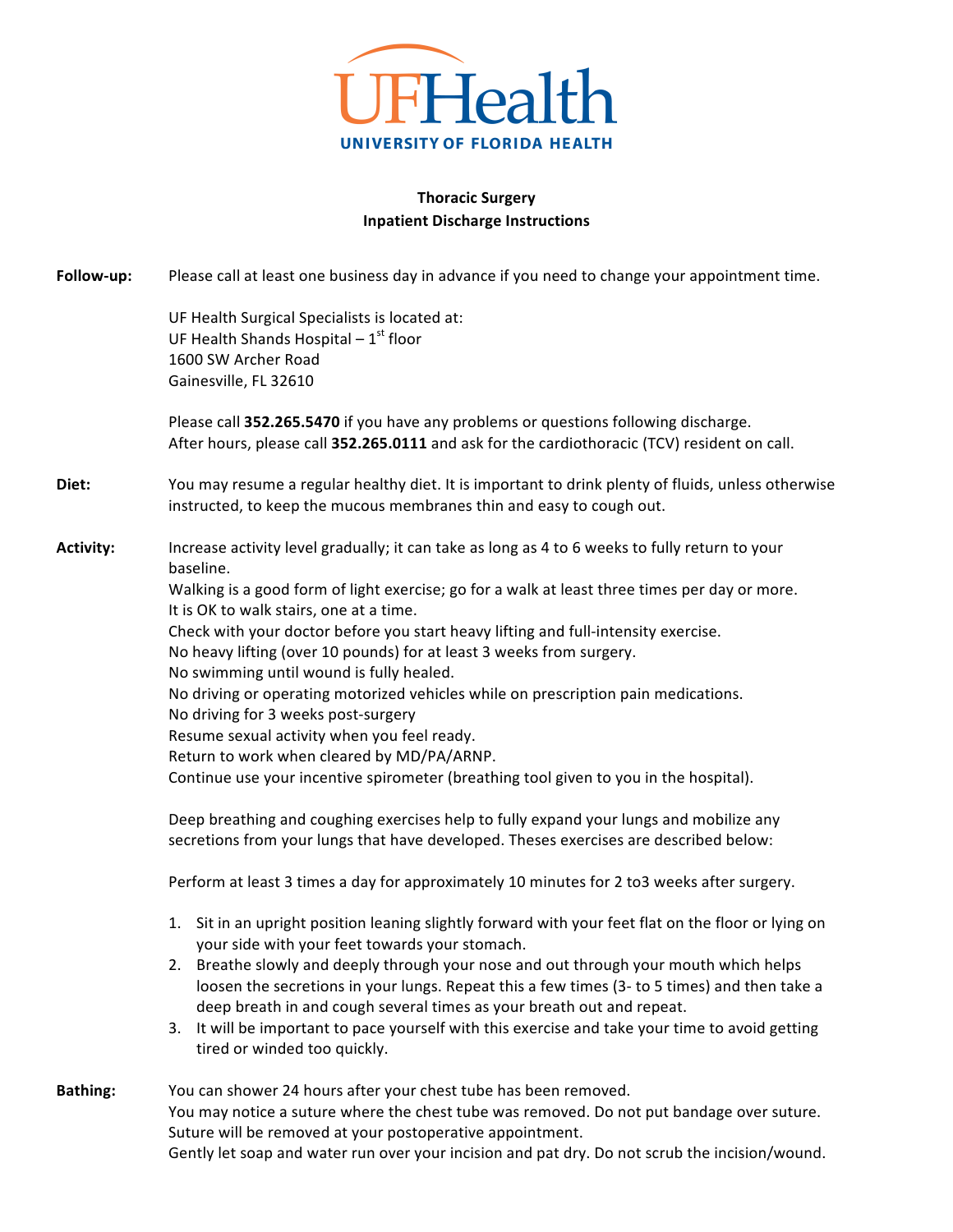Don't soak in a bath until your incision is healed and evaluated by your physician at follow-up.

## **Wound Care:** General Instructions

Remove your dressings 2 days after surgery.

You may leave your incision open to air.

Keep your incision clean and dry.

No lotions, creams, ointments or powders on incisions until they are well-healed.

You have glue over the incision(s) that will peel off on its own; do not pick it off.

Chest staples/sutures, if present, will be removed 2 to 4 weeks after surgery during your follow-up clinic visit.

If present, change dressing/bandage when soaked/soiled as needed.

Observe wound daily, checking for signs and symptoms of infection including: increased redness, increased pain at incision, drainage from incision, increased swelling at incision site.

## Wet to Dry Dressing Changes

Change dressings twice daily.

Take pain medication 30 minutes prior to changing wound dressings.

Wash your hands prior to handling bandages (wear gloves if recommended).

Gently remove old packing dressing (light bleeding/oozing is expected).

Pack with damp dressing as instructed.

Cover with bandage and secure with tape.

Change outer dressing when soaked or soiled as needed.

## Drain Care

You may shower with the drain in place.

Strip/milk the drain tubing towards the bulb to remove clots at least twice daily and as needed.

Empty the drain bulb at least two times daily and as needed by popping the top of the collection bulb and squeezing into measuring cup. Record the amount of fluid drained every time on a chart along with the time emptied. Once empty, squeeze the empty bulb and pop the top back on.

#### **Pain Control:** Expect post-operative pain for 1to4 weeks after surgery

You have been provided with a prescription medication for pain. Please take as directed, and be aware of side effects such as drowsiness, constipation and mild stomach discomfort. Pain pills on an empty stomach can cause nausea, so eat a small amount of food, such as crackers, when taking these pills.

Take over-the-counter stool softeners (Colace or Senna) with your prescribed pain medication.

Acetaminophen (650mg every 6 hours) or ibuprofen (600mg every 6 hours) may be used in conjunction with narcotics to relieve pain. Do not take more than 4 grams of acetaminophen in one day, as this can be very toxic. Do not take ibuprofen if you have an allergy to non-steroidal anti-inflammatory medications, taking Coumadin, or have a history of gastrointestinal bleeding or ulcers.

#### **Bowel regimen for constipation:**

People who undergo surgery are likely to develop post-operative constipation. Exposure to narcotics and changes in diet, fluid intake and physical activity are known contributors to this